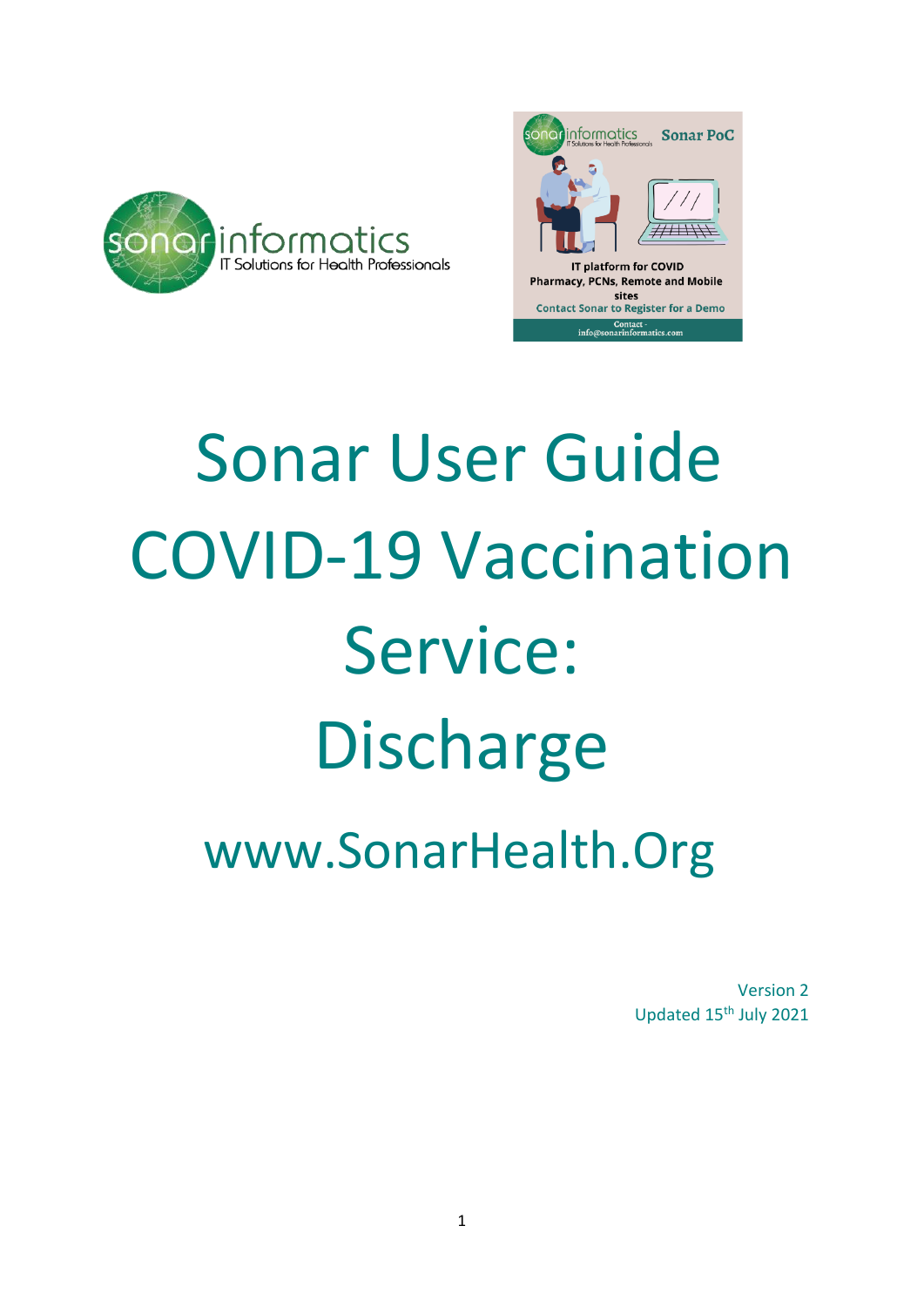## Discharge

**The third and final stage of the COVID 19 vaccination programme is the discharge stage. This is when the patient is discharged from the vaccination area. If you are just working on the discharge area, log into your Sonar account. When you have successfully logged in, click onto consultations by hovering the mouse over the left-hand side of the page.** 



**All the patients from that day will be displayed, with their full name, what dose they are taking and how far they are through the vaccination process. The oldest will be displayed at the top and the lowest at the bottom.**



**If you wish to search for a patient, you can use the search function. Make sure you are searching for patients under the status 'Administered'.**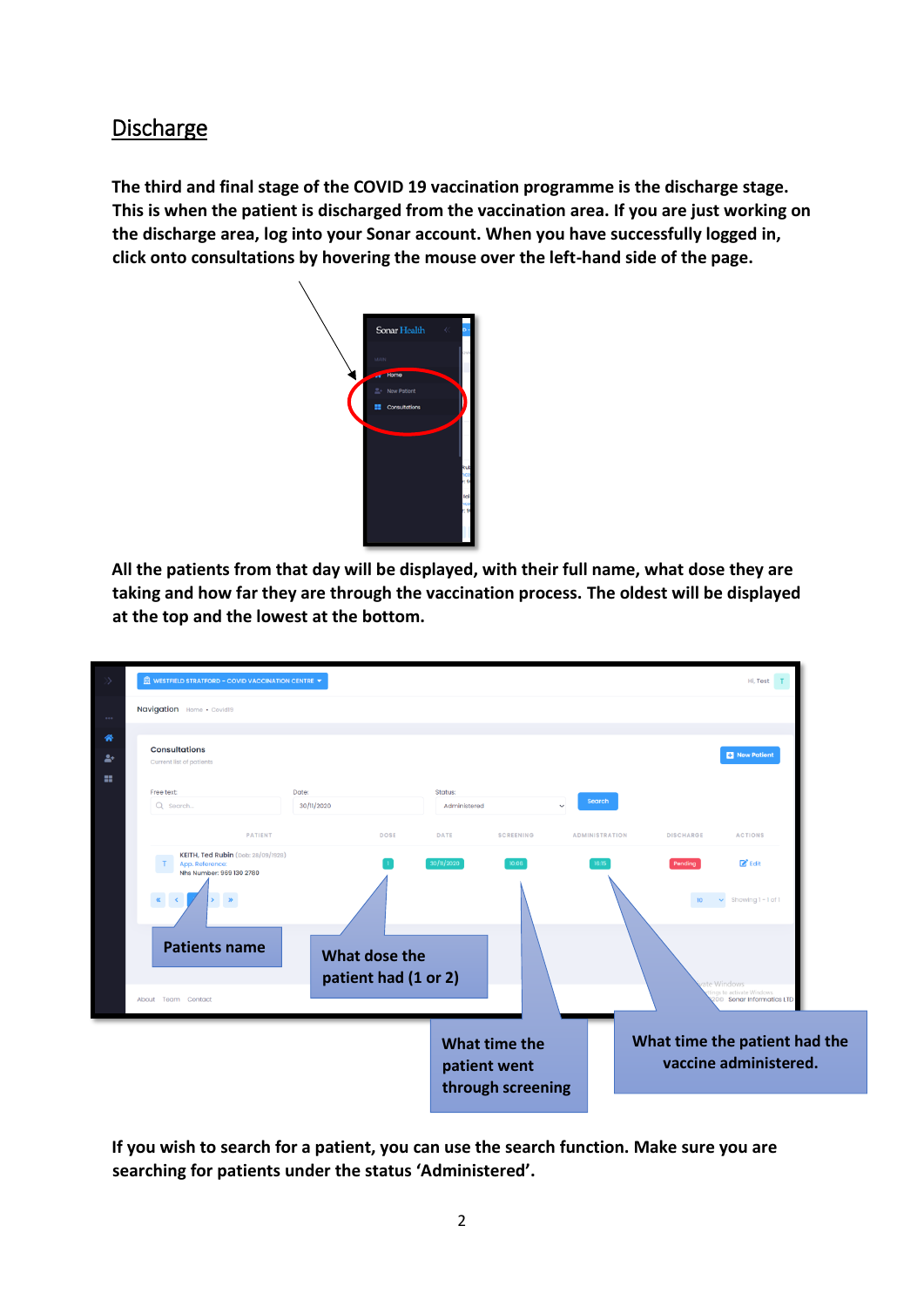|                                 | <b>E</b> WESTFIELD STRATFORD - COVID VACCINATION CENTRE $\blacktriangledown$                                                                     |                     |             |                         |                  |                        |                  | Hi, Test <sub>T</sub>                                              |
|---------------------------------|--------------------------------------------------------------------------------------------------------------------------------------------------|---------------------|-------------|-------------------------|------------------|------------------------|------------------|--------------------------------------------------------------------|
| $\alpha$ and $\alpha$           | Navigation Home . Covid19                                                                                                                        |                     |             |                         |                  |                        |                  |                                                                    |
| 眷<br>$\blacktriangleright$<br>農 | <b>Consultations</b><br>Current list of patients                                                                                                 |                     |             |                         |                  |                        |                  | New Patient                                                        |
|                                 | Free text:<br>Q Search                                                                                                                           | Date:<br>30/11/2020 |             | Status:<br>Administered |                  | Search<br>$\checkmark$ |                  |                                                                    |
|                                 | PATIENT                                                                                                                                          |                     | <b>DOSE</b> | DATE                    | <b>SCREENING</b> | <b>ADMINISTRATION</b>  | <b>DISCHARGE</b> | <b>ACTIONS</b>                                                     |
|                                 | <b>KEITH, Ted Rubin</b> (Dob: 28/09/1928)<br>T App. Reference:<br>Nhs Number: 969 130 2780                                                       |                     |             | 30/11/2020              | 10:06            | 16:15                  | Pending          | $\mathbb{Z}^{\bullet}$ Edit                                        |
|                                 | $\langle \mathbf{K} \rangle = \langle \mathbf{C} \rangle = \langle \mathbf{1} \rangle = \langle \mathbf{3} \rangle = \langle \mathbf{3} \rangle$ |                     |             |                         |                  |                        |                  | Showing 1-1 of 1                                                   |
|                                 |                                                                                                                                                  |                     |             |                         |                  |                        | Activate Windows |                                                                    |
|                                 | About Team Contact                                                                                                                               |                     |             |                         |                  |                        |                  | Go to Settings to activate Windows.<br>2020© Sonar Informatics LTD |

## **Once you have located the correct patient, select 'edit'.**

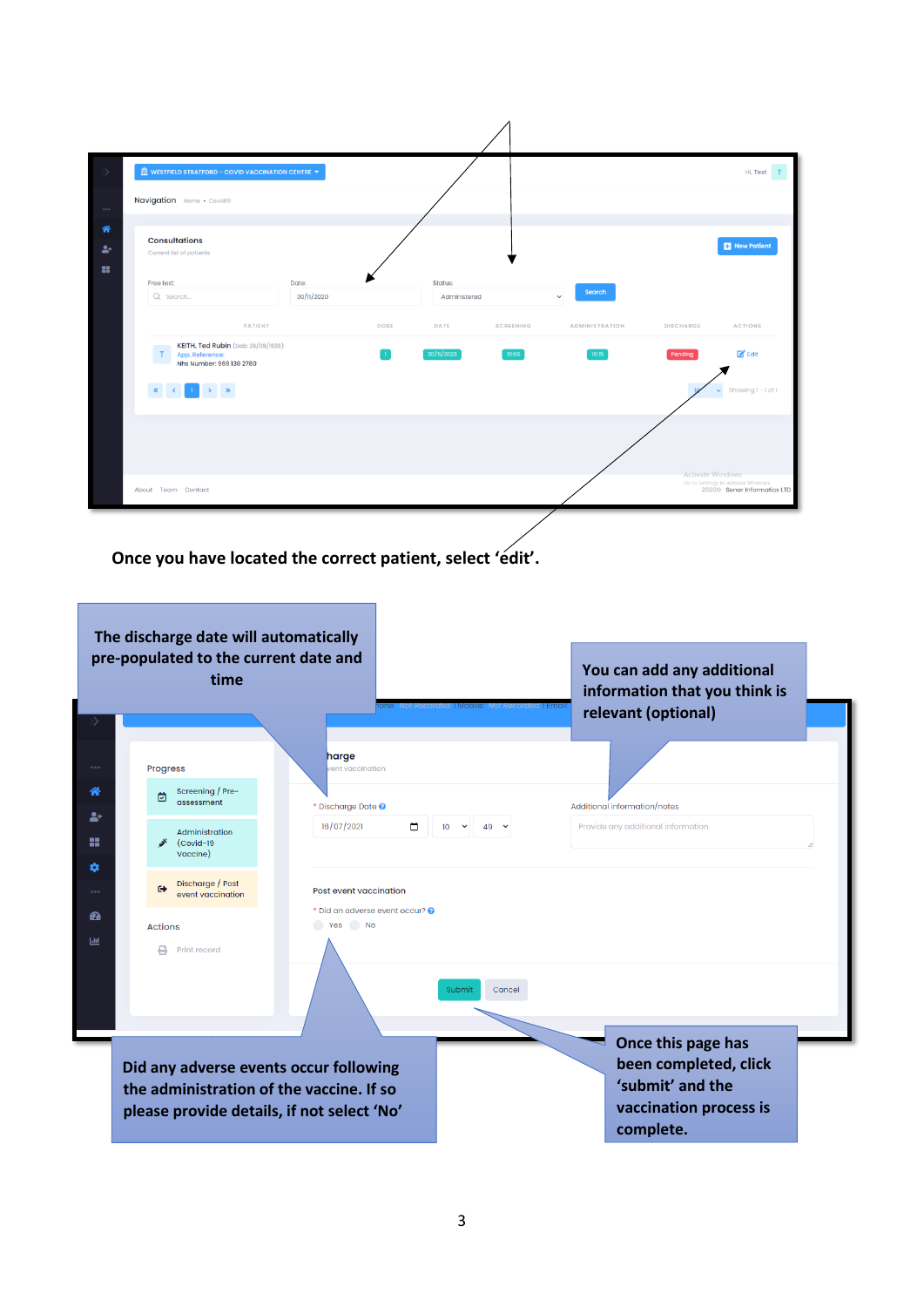| Discharge / Post<br>event vaccination<br>$\leftrightarrow$ | Post event vaccination                                        |
|------------------------------------------------------------|---------------------------------------------------------------|
| <b>Actions</b><br>₿<br>Print record                        | * Did an adverse event occur? @<br><b>Add Event</b><br>Yes No |
|                                                            |                                                               |

**If any adverse events occur, select yes and then click 'Add Event'.**

| Add event                                        |              | $\times$                             |       |
|--------------------------------------------------|--------------|--------------------------------------|-------|
| * Event Date                                     |              | * Type of Reaction                   |       |
| 16/07/2021 10:52                                 |              | Please select<br>$\checkmark$        |       |
| * Certainty                                      |              | * Severity                           | natio |
| Unconfirmed                                      | $\checkmark$ | Please select<br>$\mathcal{L}$       |       |
| * Details of reaction<br>Description of reaction |              | Evidence                             |       |
| e.g. Erythema, papules, itching, blotches        | //           | e.g. Hypersensitivity test confirmed |       |
|                                                  |              | Close                                |       |
|                                                  |              | <b>Save changes</b>                  |       |

**The event date will be pre-populated. Select the type of reaction, the certainty and the severity from their respected drop down menus. Type in the details of the reaction in the text box e.g rash. Type in any description of the reaction and any evidence (optional). Once you have filled all the information, click 'Save changes'.**